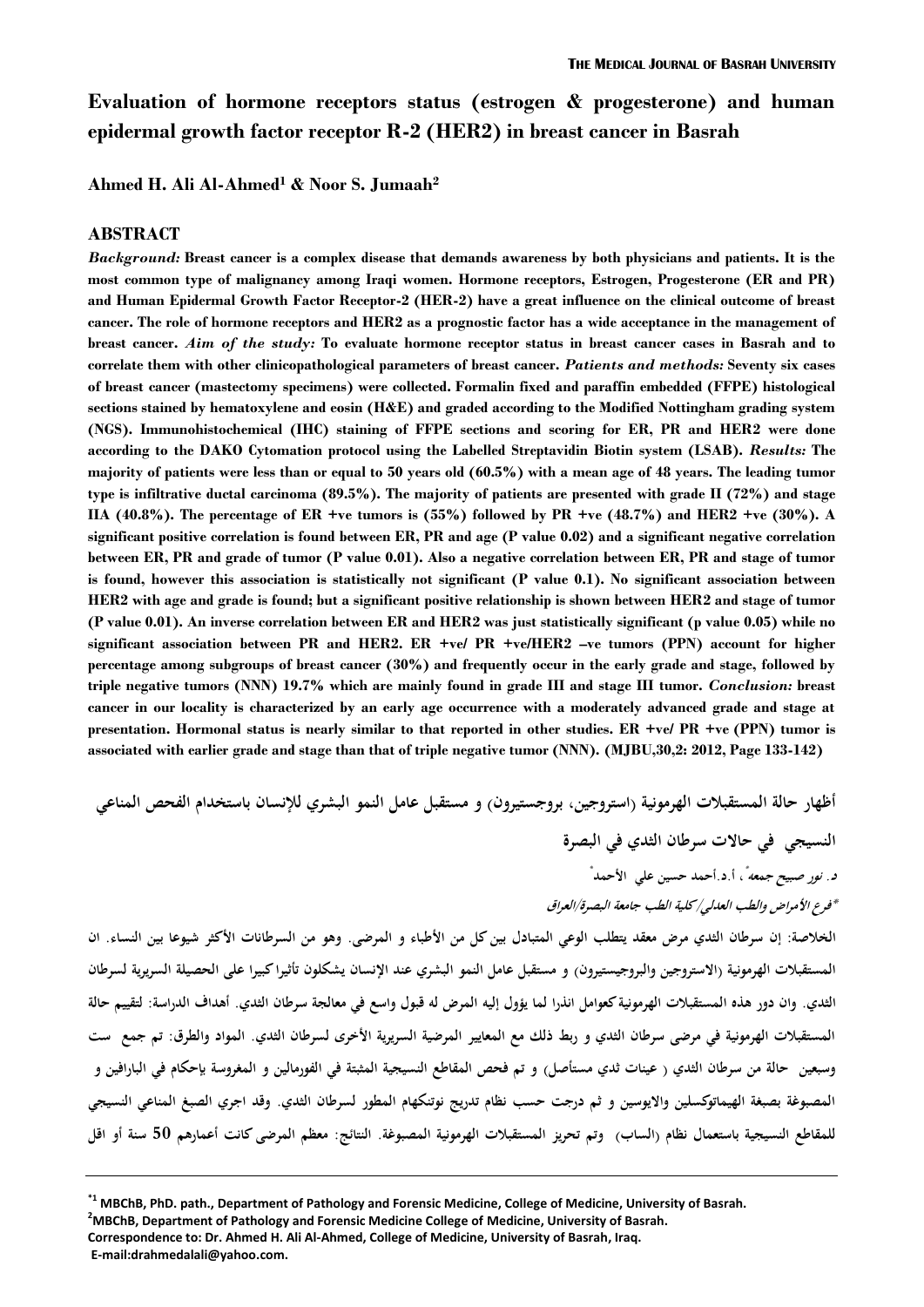**بنسبة (٦٠,٥ %) و بمعدل ٤٨ سنة. و كان النوع الرئيسي للمرض هو السرطان القنوي النافذ الارتشاحي (%٨٩,٥). و يظهر معظم المرضى في الدرجة الثانية للمرض بنسبة (%٧٢) و مرحلة المرض الثانية بنسبة (٨ %٤٠،). كانت نسبة الأورام الموجبة لمستقبل الأستروجين (%٥٥)، تليه الأورام الموجبة لمستقبل البروجيستيرون (%٤٨,٧) ثم الموجب لمستقبل عامل النمو (%٣٠). وقد وجد إن هناك ارتباطا موجبا معتدا بين مستقبلات الاستروجين و البروجيستيرون مع العمر و ترابطا سالبا معتدا بين مستقبلات الاستروجين والبروجيستيرون مع درجة المرض. وهناك ترابط سلبي أيضا بين مستقبلات الاستروجين والبروجيستيرون مع مرحلة المرض ولكن هذا الترابط غير معتد إحصائيا. لايوجد ارتباط معتد بين مستقبل عامل النمو مع عمر المريض ودرجة المرض ولكن الارتباط الموجب المعتد كان بين مستقبل عامل النمو و مرحلة المرض. هناك ترابط عكسي كاد أن يكون معتدا بين مستقبل الاستروجين و مستقبل عامل النمو، بينما لايوجد ترابط بين مستقبل البروجيستيرون و مستقبل عامل النمو. إن الأورام الموجبة لمستقبلات الاستروجين و البروجيستيرون تشكل أعلى نسبة مئوية بين الأنواع الثانوية لسرطان الثدي (%٣٠) و هي كثيرة الوجود في درجة و مرحلة المرض المبكرة، تتبع بالأورام الثلاثية السالب (%١٩,٧) التي توجد بشكل رئيسي في درجة و مرحلة المرض الثالثة.الخاتمة: ان سرطان الثدي في منطقتنا يتميز بحدوثه في عمر مبكر مع درجة و مرحلة متقدمة عند الظهور.اظهرت الدراسة ان ما يقارب نصف المرضى كانوا ذو أورام موجبة مستقبلات الاستروجين أو البروجيستيرون و ثلث واحد كانت موجبة مستقبل عامل النمو البشري. الورم الموجب لمستقبلات الاستروجين و البروجيستيرون و السالب لمستقبل عامل النمو البشري يرتبط بدرجة و مرحلة المرض أبكر مما للورم الثلاثي السالب.**

### **INTRODUCTION**

reast cancer is the most common cancer in women worldwide and the second leading cause of cancer death **among** females after lung cancer,<sup>[1]</sup> accounting epithe for 23% of total cancer cases and 14% of cancer.<sup>[2]</sup> There is a wide variation in the carci incidence and mortality rate of breast cancer among populations, being highest in developed countries and lowest in developing countries. $\begin{bmatrix} 3 \end{bmatrix}$  p This difference could be due the differences in the life style and reproductive habits or due to improved screening and diagnostic tools of breast cancer in developed countries**.** Breast cancer is the most common cancer among women in Arabic countries with a median age at presentation is around 50 years. There are increased percentage of younger-age group women with breast cancer which is associated with aggressive biological characters.<sup>[4]</sup> In Iraq, ag and according to the Iraqi Cancer Registry (ICR), breast cancer is accounting for 16.7% out of the total cancer cases and is the most common type of female malignancy accounting for 31.75% out of registered female cancer.<sup>[5]</sup> In Basrah, and according to Basrah Cancer Registry, breast cancer is also the most frequent cancer affecting female accounting for 30.2% of

<sup>[5]</sup> In patient work-up, with recognition of its value all cancer cases among females.<sup>[6]</sup> Virtually all breast cancers are adenocarcinoma, it is either non-invasive (limited to ductal or lobular epithelium with no penetration to basement membrane) or invasive ductal or lobular carcinoma with involvement of basement membrane.<sup>[7]</sup> Some breast cancers have hormone receptors such as estrogen and/or progesterone receptors (ER & PR). Tumor with hormone positive receptors has better prognosis than that with hormone negative receptors.<sup>[8]</sup> Some breast cancers have over-expression of Human Epidermal growth factor. Receptor 2(HER2) which is a product of an oncogene that helps cells to grow, divide and repair themselves. It is amplified and over-expressed in 20-30% of breast cancer. Breast cancer with HER2 over-expression tends to have more aggressive course, higher risk of recurrence and poor prognosis.<sup>[9]</sup> ER and PR status has been used for many years to determine a patient's suitability for endocrine therapy. More recently, testing for HER2 has been included in routine both as a prognostic marker and, more particularly, in predicting response to trastuzumab (Herceptin).<sup>[10]</sup> The most widely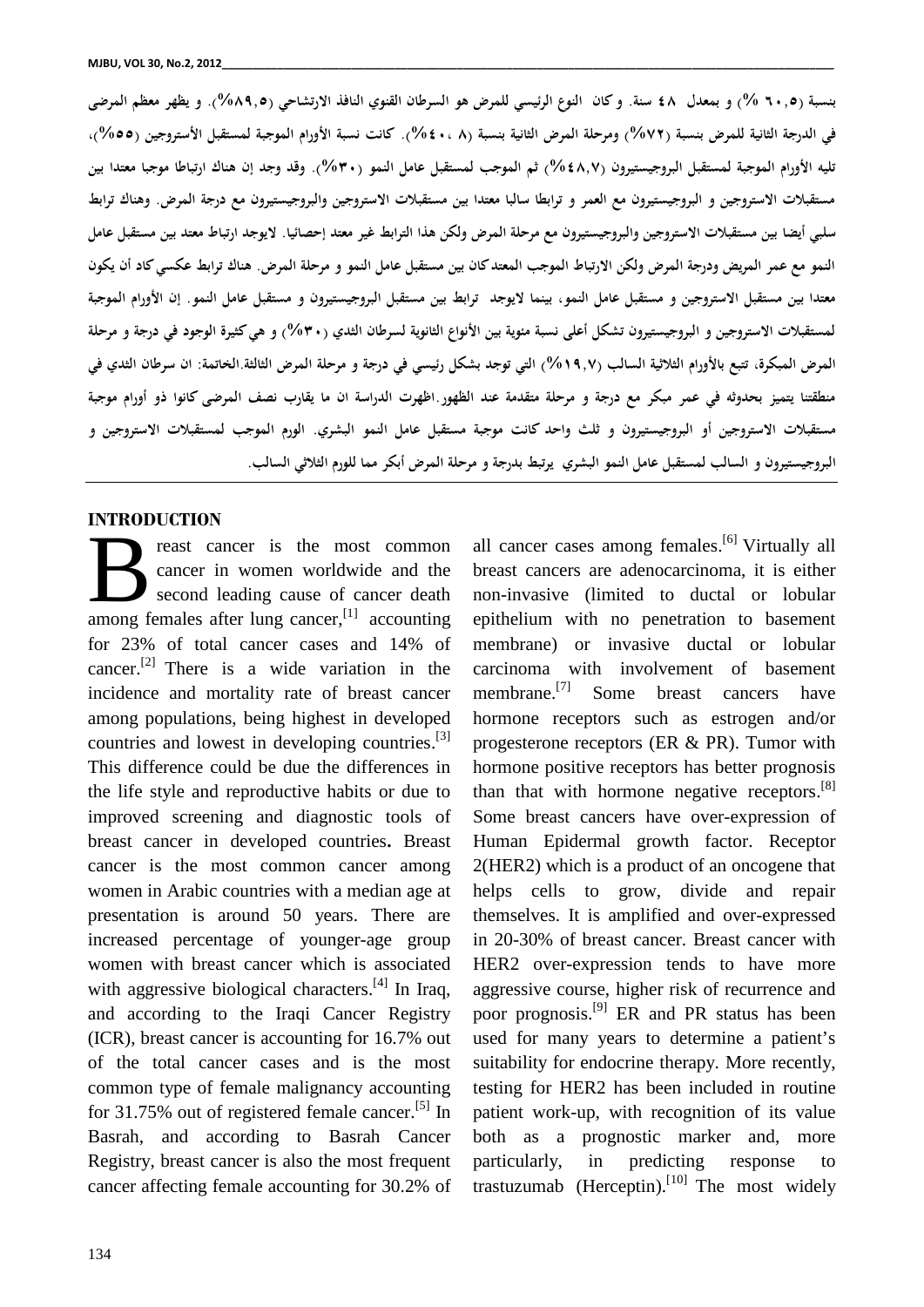used breast cancer grading system is the modified Nottingham Grading System (NGS) of Scarff-Bloom Richardsom (SBR) system which depends on nuclear pleomorphism, tubular formation and mitotic rate.<sup>[11]</sup> A newer proposed section semi-automated method for breast cancer grading (N+P) system used nuclear pleomorphism and proliferative index measured by immunohistochemistry.<sup>[12]</sup> Prognosis of gra breast cancer depends on many factors including age, histological type, histological grade and stage, hormone status and gene influence. [13]

*Aim of the study,* is to evaluate the expression of hormone receptors status (estrogen and progesterone) and HER2 over-expression in breast cancer cases in our locality and to compare them with patien. t's age, histological grade, and stage of tumor.

# **MATERIALS AND METHOD**

This cross-sectional prospective study was carried out in the Department of Pathology and Forensic medicine, College of Medicine, University of Basrah during the period from November 2010 through September 2011. Seventy six cases of breast cancer (mastectomy specimens) were collected from Al-Sader

**Table 2. IHC scoring system of HER2.**

teaching hospital and from private laboratories. All tissues are formalin fixed and paraffin embedded (FFPE). Two groups of sections of 5 mm thickness were taken from each FFPE sections. First group were stained by Hematoxylen and Eosin (H&E) staining, examined for histopathological type of tumor and graded according to modified Nottingham grading system (NGS). Second group were stained by immunohistochemistry according to Dakocytomation method of Labelled Streptavidine Biotin system (LSAB) by the use of primary antibodies for ER, PR and HER2. Scoring of ER and PR is done according to Allred scoring system as shown in (**Table-1)**. Immunohistochemical scoring of HER2 is shown in **(Table-2)**.

| <b>Proportion</b> | <b>Intensity score</b> |
|-------------------|------------------------|
| 1/100<br>$0 - 1$  | 0 not staining         |
| 1/10              | weak                   |
| 1/3               | 2 intermediate         |
| 2/3               | strong                 |
| 3/3               |                        |

*Total score = proportion score + intensity score Note: Total score for ER and PR more than 3 is considered as positive for ER and PR.*

| <b>Score</b> | <b>Staining description</b>                                                               | <b>Significance</b>               |
|--------------|-------------------------------------------------------------------------------------------|-----------------------------------|
| $3+$         | Strong complete membrane staining in more than 30% of tumor cell population               | Immuno positive                   |
| $2+$         | Moderate membrane staining in more than 10% of tumor cell population                      | Weakly or border-line<br>positive |
| l +          | Either weak or perceptible membrane staining in more than 10% of tumor cell<br>population | HER2 negative                     |
| Zero         | Completely negative staining in less than 10% of tumor cell population                    | HER <sub>2</sub> negative         |

### **RESULTS**

The age groups ranged from 23 to 78 years old with a mean age of 48 years old. Most of the patients were less than or equal to 50 years old with a percentage of (60.5%). The leading tumor type was infiltrative ductal carcinoma (89.5%), and the other (10.5%) was diagnosed

as lobular carcinoma. The majority of cases were of grade II with a percentage of 72%, followed by grade III  $(22.4\%)$  and  $(5.3\%)$  for grade I. The percentage of ER +ve breast cancer is (55%) followed by PR +ve  $(48.7\%)$ , and HER 2 over-expression is (30%). Stage IIA accounts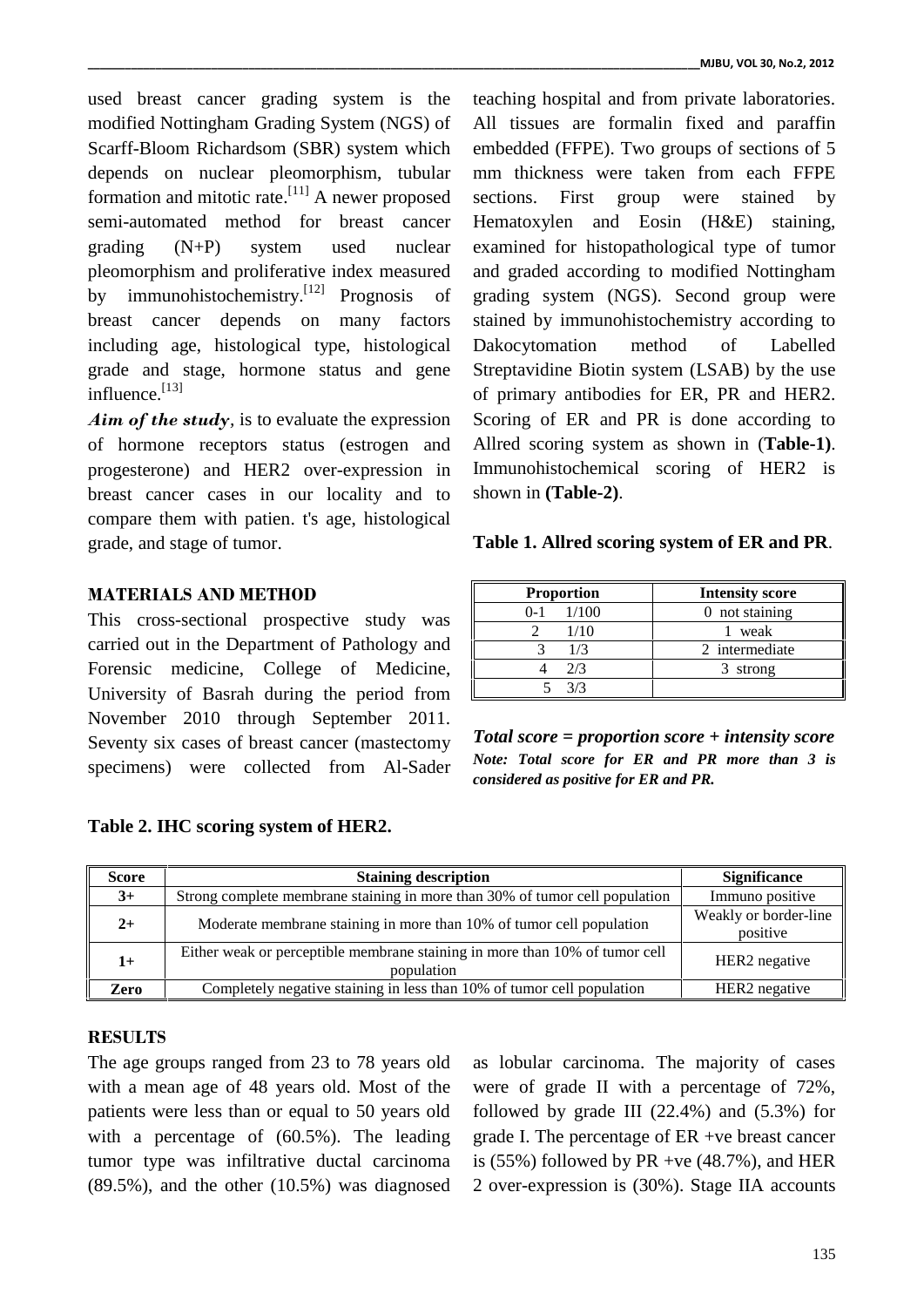for the majority of cases (40.8%) followed by stage IIB (31.6%), then stage IIIA (17.1%) and finally stage IIIB (10.5%). During the period of the study no stage I or stage IV were recorded. As shown in **(Table-I).** ajority of cases (40.8%) followed by Figure 1 and 2: show the H&E staining (31.6%), then stage IIIA (17.1%) and characters of grade II and III respectively.<br>ge IIIB (10.5%). During the period of Figure 3, 4 and 5: show the

**Figure 1 and 2:** show the H&E staining characters of grade II and III respectively.

**Figure 3, 4 and 5:** show the IHC staining characters of ER, PR and HER2.

|  |  | Table I. Patient age, tumor type, grade, stage and hormonal status percentages |  |
|--|--|--------------------------------------------------------------------------------|--|
|--|--|--------------------------------------------------------------------------------|--|

|                        | stage IIB $(31.6\%)$ , then stage IIIA $(17.1\%)$ and                                                   | characters of grade II and III respectively.                                   |                  |
|------------------------|---------------------------------------------------------------------------------------------------------|--------------------------------------------------------------------------------|------------------|
|                        | finally stage IIIB $(10.5\%)$ . During the period of<br>the study no stage I or stage IV were recorded. | Figure 3, 4 and 5: show the IHC staining<br>characters of ER, PR and HER2.     |                  |
| As shown in (Table-I). |                                                                                                         |                                                                                |                  |
|                        |                                                                                                         |                                                                                |                  |
|                        |                                                                                                         | Table I. Patient age, tumor type, grade, stage and hormonal status percentages |                  |
|                        |                                                                                                         |                                                                                |                  |
|                        | <b>Prognostic markers</b>                                                                               | No. of cases                                                                   | $\frac{0}{0}$    |
|                        | 50                                                                                                      | 46                                                                             | 60.5             |
| Age                    | $>50$                                                                                                   | 30                                                                             | 39.5             |
|                        | Ductal                                                                                                  | 68                                                                             | 89.8             |
| <b>Type</b>            | Lobular                                                                                                 | 8                                                                              | 10.2             |
|                        | I                                                                                                       | $\overline{4}$                                                                 | 5.2              |
| <b>Grade</b>           | $\mathbb{I}$                                                                                            | 55                                                                             | 72.4             |
|                        | Ш                                                                                                       | 17                                                                             | 22.4             |
|                        | I                                                                                                       | $\boldsymbol{0}$                                                               | $\boldsymbol{0}$ |
|                        | <b>IIA</b>                                                                                              | 31                                                                             | 40.8             |
|                        | $_{\text{IIB}}$                                                                                         | 24                                                                             | 31.6             |
| <b>Stage</b>           | ШA                                                                                                      | 13                                                                             | 17.1             |
|                        | IIIB                                                                                                    | 8                                                                              | 10.5             |
|                        | IV                                                                                                      | $\boldsymbol{0}$                                                               | $\boldsymbol{0}$ |
|                        | $+ve$                                                                                                   | 42                                                                             | 55.3             |
| $E_{R}$                | -ve                                                                                                     | 34                                                                             | 44.7             |
|                        | $+ve$                                                                                                   | 37                                                                             | 48.7             |
| PR                     | -ve                                                                                                     | 39                                                                             | 51.3             |
|                        | $+ve$                                                                                                   | 23                                                                             | 30.3             |
| HER <sub>2</sub>       | - ve                                                                                                    | 53                                                                             | 69.7             |



*Fig1. H&E. Grade II breast cancer (100X).*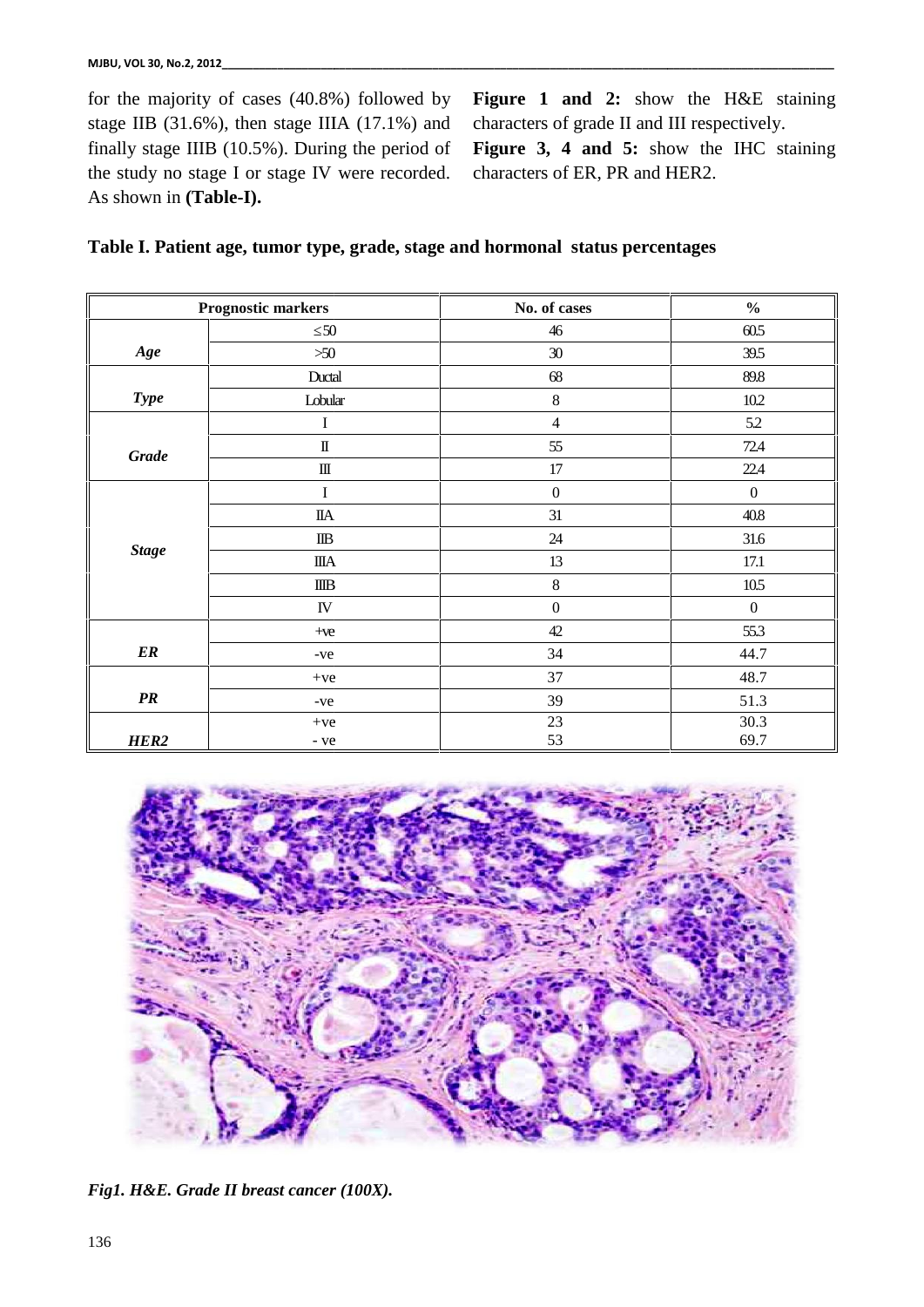

*Fig 2. H&E. Grade III breast cancer (400X).*



*Fig 3. IHC staining. ER positive tumor cells in breast cancer (granular brownish discoloration of nucleus) 400X.*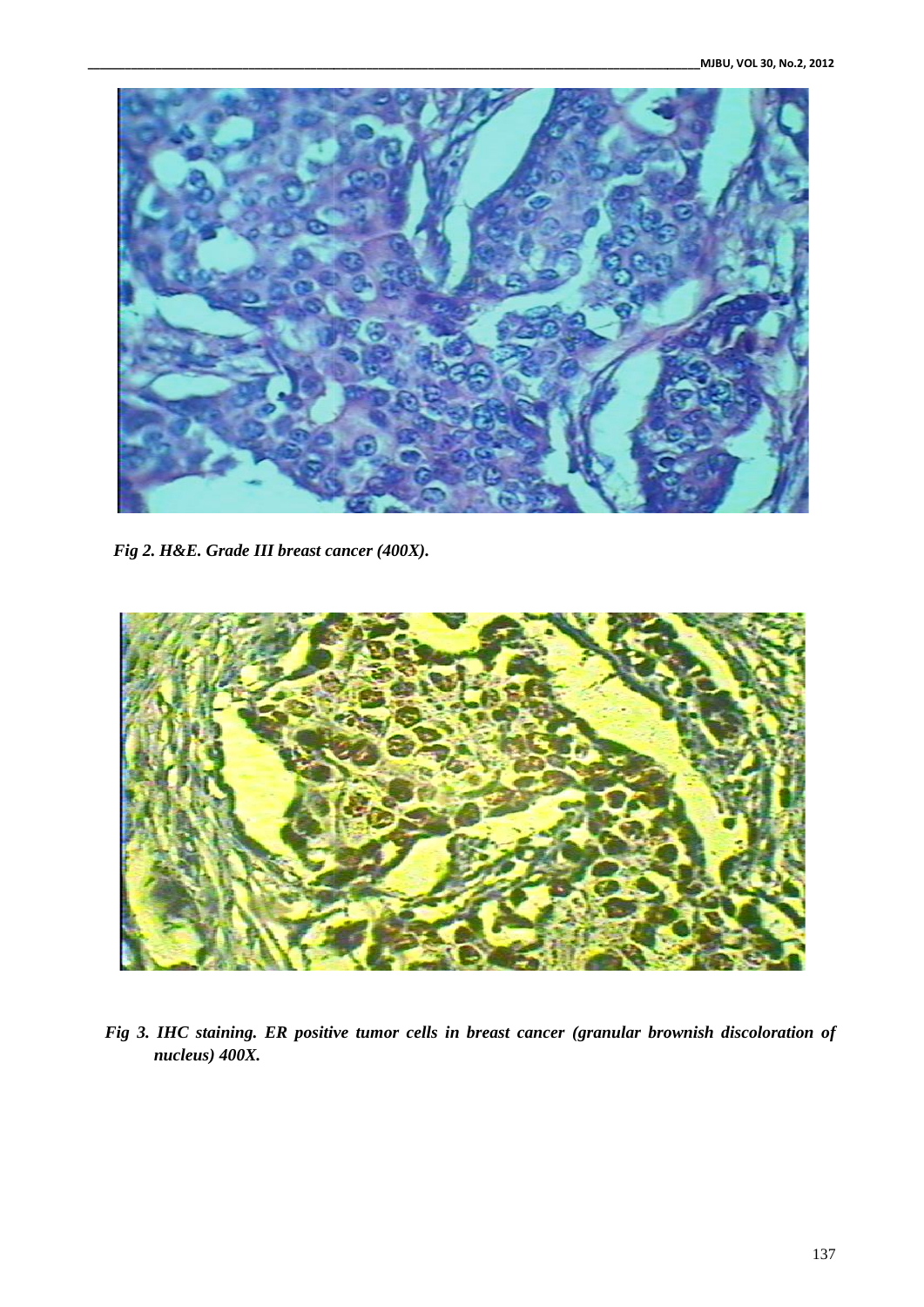

*Fig* 4. IHC staining. PR +ve tumor cells in breast cancer (granular brownish discoloration of nucleus) *400X.*



*Fig* 5. IHC staining. HER2 +ve strongly positive (3+) pattern showing intense complete membrane *staining. 400X*

There is a significant positive correlation There is a significant positive correlation It has between ER, PR and age (P value  $0.02$ ) and a corre significant negative correlation between ER, PR and grade of tumor (P value 0.01). Also a and grade of tumor (P value 0.01). Also a majo negative correlation between ER, PR and stage HER of tumor is found, however this association is statistically not significant (P value 0.1).There is No significant association between HER2 with age and grade; but a significant positive relationship between HER2 and stage of tumor is shown (P value 0.01) as shown in (Table-II).

It has been found that there is an inverse correlation between ER and HER2 which is just statistically significant (p value 0.05) and majority of ER positive tumors were lacking<br>HER2 (78.6%). Similarly the majority of PR<br>+ve tumors (75.5%) were HER2 negative; HER2 (78.6%). Similarly the majority of PR +ve tumors (75.5%) were HER2 negative; however this association is not statistically significant (0.2) as shown in (Table-III).<br>According to the positivity and negativity of<br>ER, PR and HER2, the majority of cases were<br>of ER +ve/PR +ve/HER2 -ve (PPN) 30%, According to the positivity and negativity of ER, PR and HER2, the majority of cases were of ER +ve/PR +ve/HER2 –ve (PPN) 30%, ere is a significant positive correlation It has been found that there is an inverse<br>ween ER, PR and age (P value 0.02) and a correlation between ER and HER2 which is just<br>nificant negative correlation between ER, PR stati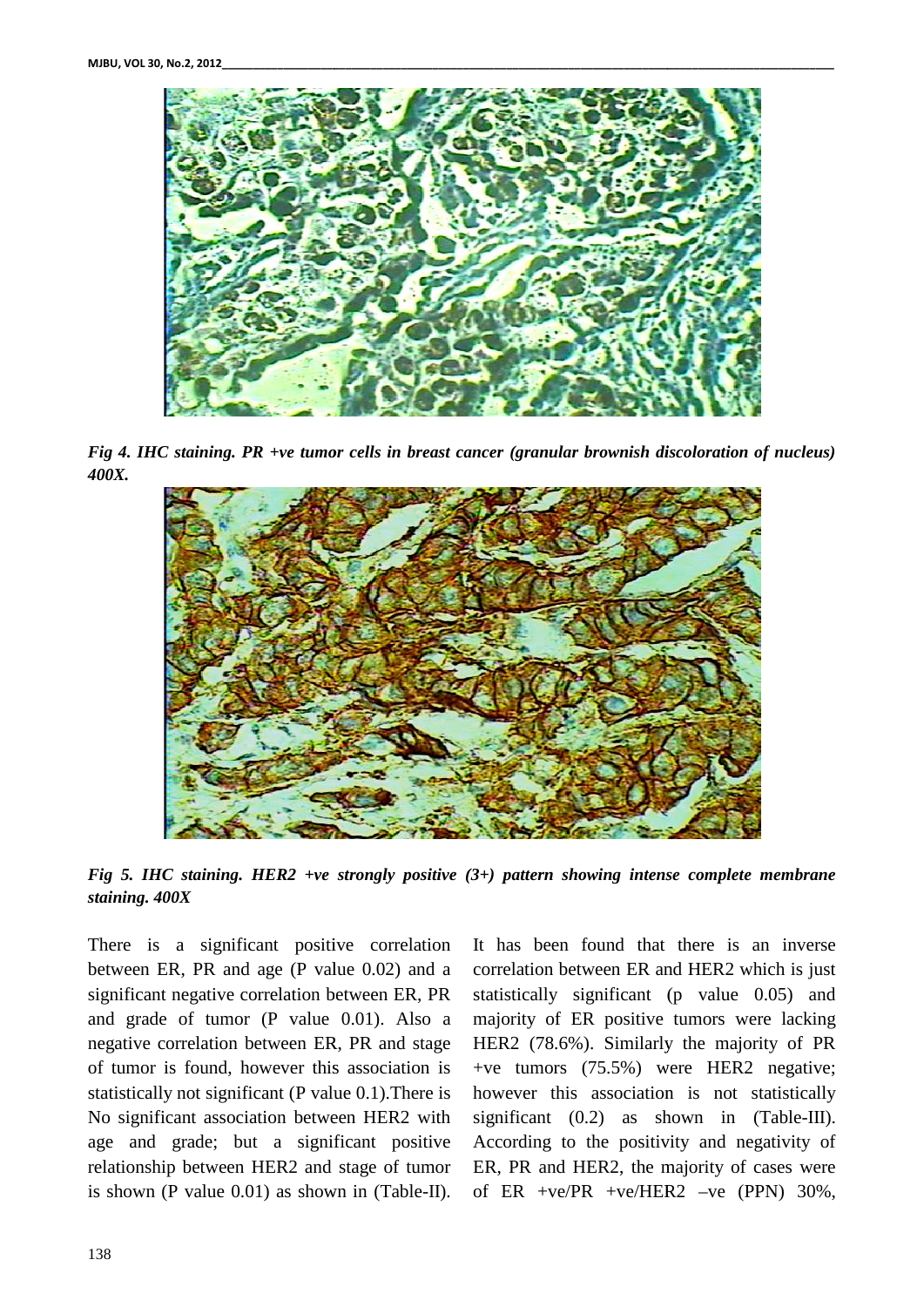followed by triple negative tumor ER –ve/PR – ve/HER2-ve) (NNN) 19.7% as shown in (Table-IV). It has been showed that the majority of ER +ve/ PR +ve/HER2-ve tumors (PPN) frequently occur in older age group, lower grade and

earlier stage. While triple negative tumors (NNN) mainly found in younger age patients, higher grade and later stage as shown in (Table- V).

**Table II. The associations between ER, PR and HER2 with age, grade and stage of tumor.**

| <b>Prognostic</b> |              | No. of | ER             |              |                | <b>PR</b>    | HER <sub>2</sub> |            |       |
|-------------------|--------------|--------|----------------|--------------|----------------|--------------|------------------|------------|-------|
|                   | markers      | cases  | $+ve$          | -ve          | $+ve$          | -ve          | $+ve$            | -ve        |       |
|                   | 50           | 46     | 19             | 27           | 18             | 28           | 16               | 30         |       |
| Age               |              |        | $(41.3\%)$     | (58.7%)      | (39%)          | (61%)        | $(34.8\%)$       | $(65.2\%)$ |       |
|                   | >50          | 30     | 23             | 7            | $19(63.3\%)$   | 11(36.7%)    | 7                | 23         |       |
|                   |              |        | (76.7%)        | (23.3%)      |                |              | (23.3%)          | (76.7%)    |       |
|                   | <b>Total</b> | 76     | 42             | 34           | 37             | 39           | 23               | 53         |       |
| P value           |              |        | 0.02           |              |                | 0.03         |                  | 0.3        |       |
|                   | $\mathbf I$  | 4      | $\overline{4}$ | $\mathbf{0}$ | $\overline{4}$ | $\mathbf{0}$ | 1                | 3          |       |
|                   |              |        | $(100\%)$      |              | $(100\%)$      |              | (25%)            | (75%)      |       |
| Grade             | $\mathbf{I}$ | 55     | 35             | 20           | 31             | 24           | 13               | 42         |       |
|                   |              |        | (63.6%)        | $(36.4\%)$   | $(56.4\%)$     | $(43.6\%)$   | (23.6%)          | $(76.4\%)$ |       |
|                   | III          | 17     | 3              | 14           | $\overline{2}$ | 15           | 9                | 8          |       |
|                   |              |        | $(17.6\%)$     | $(82.4\%)$   | $(11.8\%)$     | (88.2%)      | (53%)            | (47%)      |       |
|                   | <b>Total</b> | 76     | 42             | 34           | 37             | 39           | 23               | 53         |       |
| P value           |              |        | 0.01           |              | 0.01           |              | 0.06             |            |       |
|                   | <b>IIA</b>   | 31     | 23             | 8            | 24             | $\tau$       | 5                | 26         |       |
|                   |              |        | $(74.2\%)$     | $(25.8\%)$   | $(77.4\%)$     | (22.6%)      | (16%0)           | (84%)      |       |
|                   | <b>IIB</b>   | 24     | 13             | 11           | 7              | 17           | 6                | 18         |       |
| Stage             |              |        |                | $(54.2\%)$   | $(45.8\%)$     | $(29.2\%)$   | (70.8%           | (25%)      | (75%) |
|                   | <b>IIIA</b>  |        | 4              | 9            | 4              | 9            | 5                | 8          |       |
|                   |              | 13     | $(30.8\%)$     | $(69.2\%)$   | (30.8)         | $(69.2\%)$   | (38.5%)          | (61.5%)    |       |
|                   | <b>IIIB</b>  | 8      | $\overline{c}$ | 6            | $\overline{2}$ | 6            | 7                |            |       |
|                   |              |        | (25%)          | (75%)        | (25%)          | (75%)        | (87.5%)          | (12.5%)    |       |
|                   | <b>Total</b> | 76     | 42             | 34           | 37             | 39           | 23               | 53         |       |
| P value           |              |        |                | 0.1          |                | 0.1          |                  | 0.01       |       |

**Table III. Association between ER, PR and HER2.**

| Hormone receptors | No. of cases | Her <sub>2</sub> |                  | P value |
|-------------------|--------------|------------------|------------------|---------|
|                   |              | $+ve$            | -ve              |         |
| $+ve$             | 42           | $9(21.4\%)$      | 33(78.6%)        |         |
| ER<br>$-ve$       | 34           | $14(41.2\%)$     | 20(58.8%)        | 0.05    |
| $+ve$             | 37           | 9(24.3%)         | 28 (75.7%)       |         |
| PR<br>-ve         | 39           | 14 (35.9%)       | $25(64.1\%)$     | 0.2     |
| <b>Total</b>      | 76           | 23<br>$(30.3\%)$ | 53<br>$(69.7\%)$ |         |

**Table IV. The percentages of tumor cases according to the positivity and negativity of ER, PR and HER2.**

| No. of cases $(\% )$ | ER | PR | HER <sub>2</sub> |
|----------------------|----|----|------------------|
| 5(6.6)               |    |    |                  |
| 23(30.2)             |    |    |                  |
| 11(14.5)             |    |    |                  |
| 3(3.9)               |    |    |                  |
| 5(6.6)               |    |    |                  |
| 4(5.3)               |    |    |                  |
| 10(13.2)             |    |    |                  |
| 15(19.7)             |    |    |                  |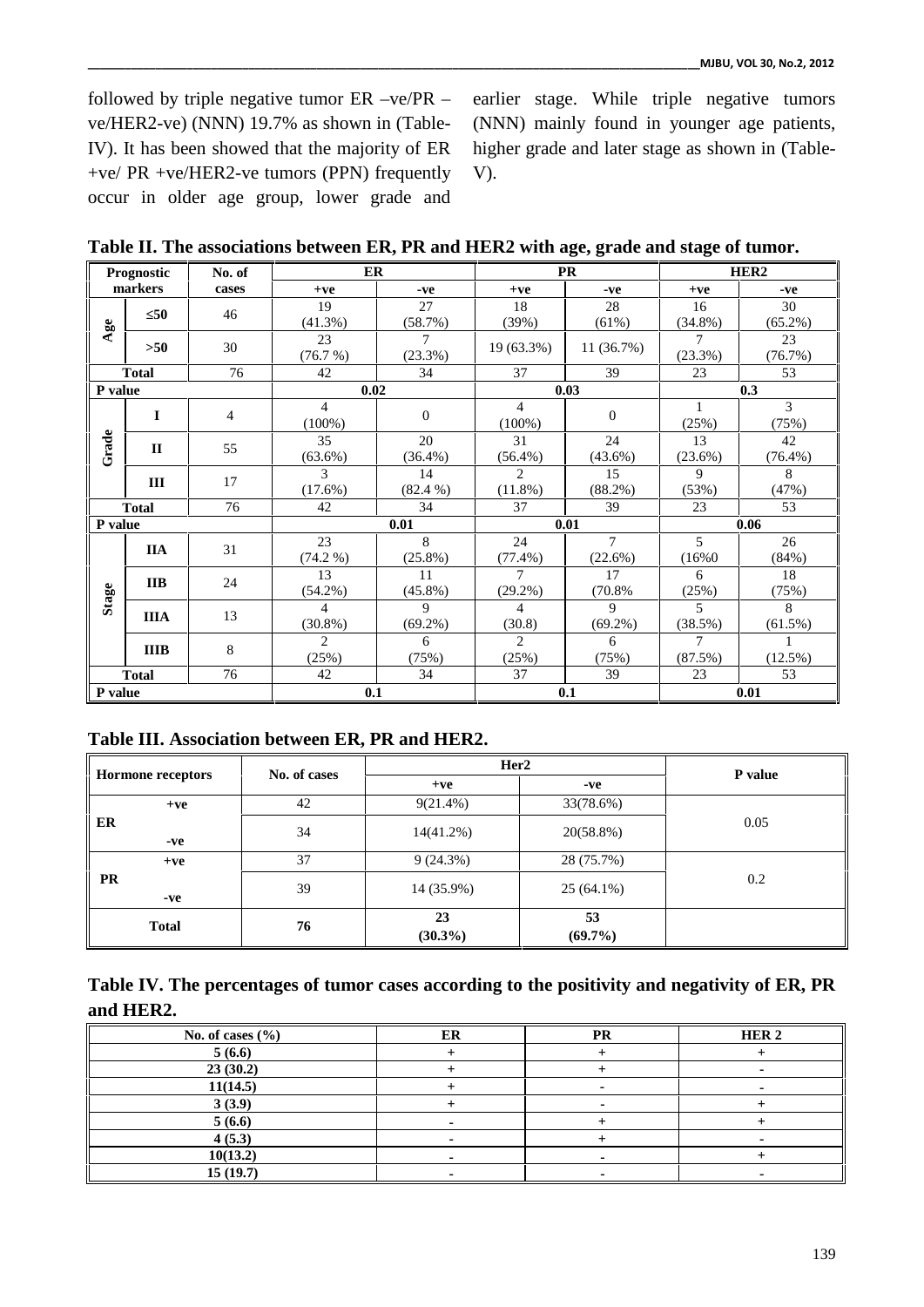| <b>Tumor</b>   | No. of                  |            | Age         | Grade            |                          | <b>Stage</b> |            |                         |              |              |
|----------------|-------------------------|------------|-------------|------------------|--------------------------|--------------|------------|-------------------------|--------------|--------------|
| Sub-<br>Groups | cases                   | 50         | > 50        | $\mathbf I$      | $\mathbf{I}$             | III          | <b>IIA</b> | <b>IIB</b>              | <b>IIIA</b>  | <b>IIIB</b>  |
| <b>PPN</b>     | 23                      | 7<br>15.2% | 16<br>53.3% | 3<br>75%         | 17<br>31%                | 3<br>17.6%   | 13<br>42%  | 6<br>25%                | 3<br>23%     | 12.5%        |
| <b>NNN</b>     | 15                      | 14<br>30 % | 3.3%        | $\mathbf{0}$     | 6<br>10.9%               | 9<br>52.9%   | 2<br>6.4%  | $\overline{4}$<br>16.6% | 6<br>46.2%   | 3 37.5%      |
| <b>PNN</b>     | 11                      | 3<br>6.5%  | 8<br>26.6%  | 25%              | 9<br>16%                 | 5.8%         | 3<br>9.6%  | 7<br>29%                | 7.7%         | $\Omega$     |
| <b>NNP</b>     | 10                      | 8<br>17.3% | 2<br>6.6%   | $\boldsymbol{0}$ | 6<br>11%                 | 4<br>23.5%   | 3.2%       | 3<br>12.5%              | 3<br>23%     | 3<br>37.5%   |
| <b>NPP</b>     | 5                       | 4<br>43.4% | 16.6%       | $\overline{0}$   | 5<br>45.4%               | $\Omega$     | 3 48.3%    | 241.6%                  | $\Omega$     | $\Omega$     |
| <b>PPP</b>     | 5                       | 4<br>43.4% | 1<br>16.6%  | $\overline{0}$   | 5<br>$\setminus$ 45.4%   | $\theta$     | 4 64.5%    | 1 20.8%                 | $\theta$     | $\mathbf{0}$ |
| <b>NPN</b>     | $\overline{\mathbf{4}}$ | 3<br>26.6% | 13.3%       | $\overline{0}$   | $\overline{4}$<br>29.09% | $\Omega$     | 3 38.7%    | 1 16.6%                 | $\Omega$     | $\theta$     |
| <b>PNP</b>     | $\mathbf{3}$            | 3<br>6.6%  | $\theta$    | $\boldsymbol{0}$ | 3<br>16.3%               | $\theta$     | 2 19.3%    | $\mathbf{0}$            | $\mathbf{0}$ | 1 37.5%      |
| <b>Total</b>   | 76                      | 46         | 30          | 4                | 55                       | 17           | 31         | 24                      | 13           | 8            |

**Table V. The association between subgroups of breast cancer with age, grade and stage of tumor.**

*Note: The arrangement of receptors is ER, PR, and HER2 P= positive, N= negative*

# **DISCUSSION**

Breast cancer is a disease with a tremendous heterogeneity in its behavior. Clinical and pathological variables of tumors such as histological grade, type, stage, age and hormonal status may help in predicting prognosis and need for adjuvant therapy.<sup>[14,15]</sup> In Arabia this study, breast cancer is found to affect younger age women. This is corresponding to similar studies in other parts of Iraq,  $[16, 17]$  some wom Arabic countries,  $[14, 15, 18, 19-21]$  Iran  $[22]$  and third percer world countries.<sup>[23,24,25,26]</sup> However in western could countries the disease is more common in older age women.<sup>[27,28]</sup> These finding could be due to prolor environmental or genetic factors. It has been found that the majority of the patients (72%) presented with grade II and stage II cancer. These findings have been reported in other studies.<sup>[4, 15- 20, 29-31]</sup> This late presentation may higher reflect the poor health education of general population and ignorance regarding the significance of clinical breast examination, breast self examination, early medical consultation and screening programme. Also negligence, poverty and fear of mastectomy

play an important role in delay presentation. The prevalence of ER & PR positivity was 55% and 49% respectively. The finding of ER expression is nearly similar to results of other studies done in Baghdad, <sup>[16]</sup> Jordon<sup>[14]</sup> Saudi Arabia <sup>[15]</sup> Tunis<sup>[18]</sup> Egypt, <sup>[19]</sup> which range from 53-65%. And differ from those reported in Lebanon<sup>[22]</sup> black women in US and Austrian women<sup>[32]</sup> Nigeria.<sup>[33]</sup> Variation in the percentage of ER expression among population could be attributed to factors related to tissue fixation and antigen preservation, because prolonged tissue fixation (more than 24 hours) can cause masking of the antigenic epitope and results in strong non-specific background staining.<sup>[10]</sup> The percentage of HER2 overexpression was 30% which appear to be within higher limit of accepted rates of 20-30%.<sup>[9]</sup> This result is nearly similar to what reported in studies done in Jordon<sup>[14]</sup> Saudi Arabia<sup>[15]</sup> Tunis<sup>[18]</sup> and Egypt<sup>[19]</sup> But it differ from study done in Baghdad  $[16]$  and Iran  $[23]$  which show higher percentage of HER2 over-expression (46%) This variation in HER2 expression may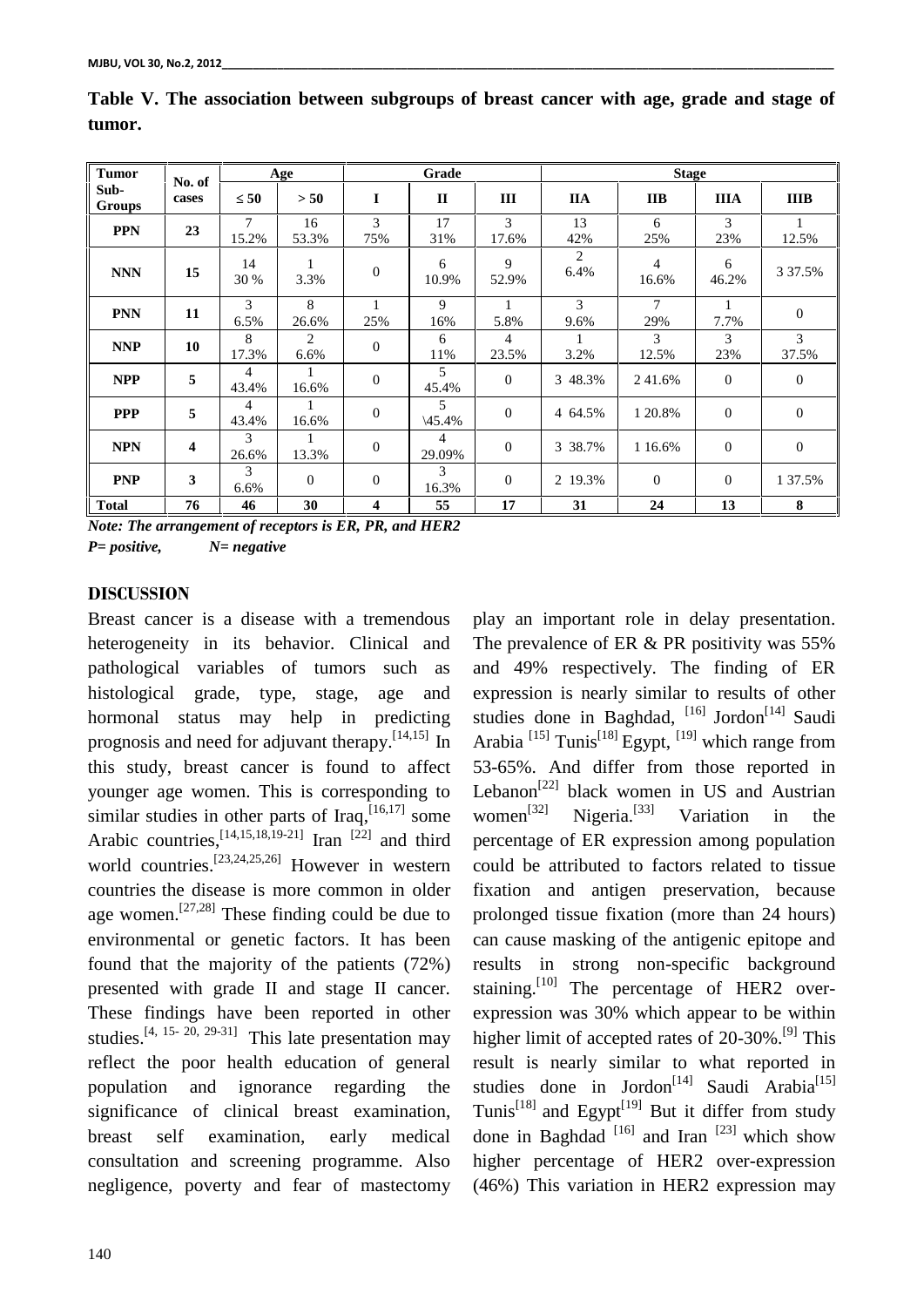reflect differences in the subjective evaluation of HER2 status. An inverse association has been found between HER2 over-expression and the presence of receptors for estrogen and progesterone; thus the higher the level of HER2 over-expression the lower the corresponding ER and PR positivity. These finding are in agreement with results in other worldwide studies.<sup>[14,15,17,18,26,27]</sup> This has been explained by associ hormone–dependent down regulation of HER2 involving a complex molecular interaction. Estrogen and its receptor are required to HER2 suppress HER2, <sup>[15]</sup> this explained the HER2 differe over-expression in women with low or absent ER expression. But they differ from study in  $\text{Tran}^{[23]}$  which shows no significant association between hormone receptors and HER2 status. A strong association has been found between patient age and ER, PR expression. Younger patients are more likely having breast cancer with negative hormone receptors than older women. These findings are similar to that found in other studies.  $[14, 16, 15, 18, 19]$  No significance respo association has been found between HER2 over expression and age of the patients. These finding differ from the results of other studies which show a significant negative association between age and HER2 over-expression<sup>[16,14,18,</sup>  $^{23}$ ] and also differ from results of study done in Saudi Arabia<sup>[15]</sup> which showed that HER2 overexpression was significantly higher among post menopausal women. But these results were similar to study done in Egypt $[19]$  which also shows that there is no significant association between HER2 over-expression and age of the patient. These differences could be also due to the subjective nature of HER2 scoring system. A significant association has been found between tumor grade and ER, PR expressions; the lower the grade of tumors the higher the ER and PR positivity and vice versa. Therefore, there is a uniform loss of ER content as the tumor becomes more anaplastic indicating that hormone receptors status could represent one aspect of tumor cell differentiation, as the grade increase (cell differentiation decrease) and

hormone expression decrease. These findings are similar to other studies.  $[14-16, 18, 19]$  In this study, it has been found that HER2 over expression was positively correlated with tumor grade and 53% of grade III tumors were HER2 +ve, but this finding was not statistically significant. This result is similar to that reported in other studies.  $[14-18]$  which show no significant association between HER2 and grade of tumor. However, these results differ from other studies which show significant association between and histological grade.<sup>[14,19]</sup> This difference could be due the small sample size. An inverse relationship has been found between hormone receptors ER & PR positivity and stage of tumor i.e. the percentage of ER+ve and PR+ve tumors decrease as the stage increase; but this association is not statistically significant, these findings were similar to other studies.<sup>[18,23]</sup> This can be explained by the direct association between grade and stage of tumor. However the small sample size may be responsible for the insignificant relationship between hormone receptors and tumor stage. There is a significant direct association between HER2 and stage of tumor. These findings are corresponding with results in other studies. [14- 16,18,33,34] But it differs from study done in Iran which shows no significant association between HER2 and stage of tumor.<sup>[23]</sup> In this study, it has been found that tumor with positive ER and PR and negative HER2 (PPN) formed the higher percentage among other types of breast cancer (30%) and is associated with older age women, lower grade and earlier stage (better prognosis), followed by tumor with triple negative receptors (NNN) 19.7% which commonly seen in younger age women, grade III and stage IIIA at presentation (worse prognosis). These finding

*In conclusion,* breast cancer in our locality is characterized by an early age occurrence. Most patients regardless to their age are presented with a moderately advanced grade and stage at

are corresponding to the results of other studies.

[15, 35]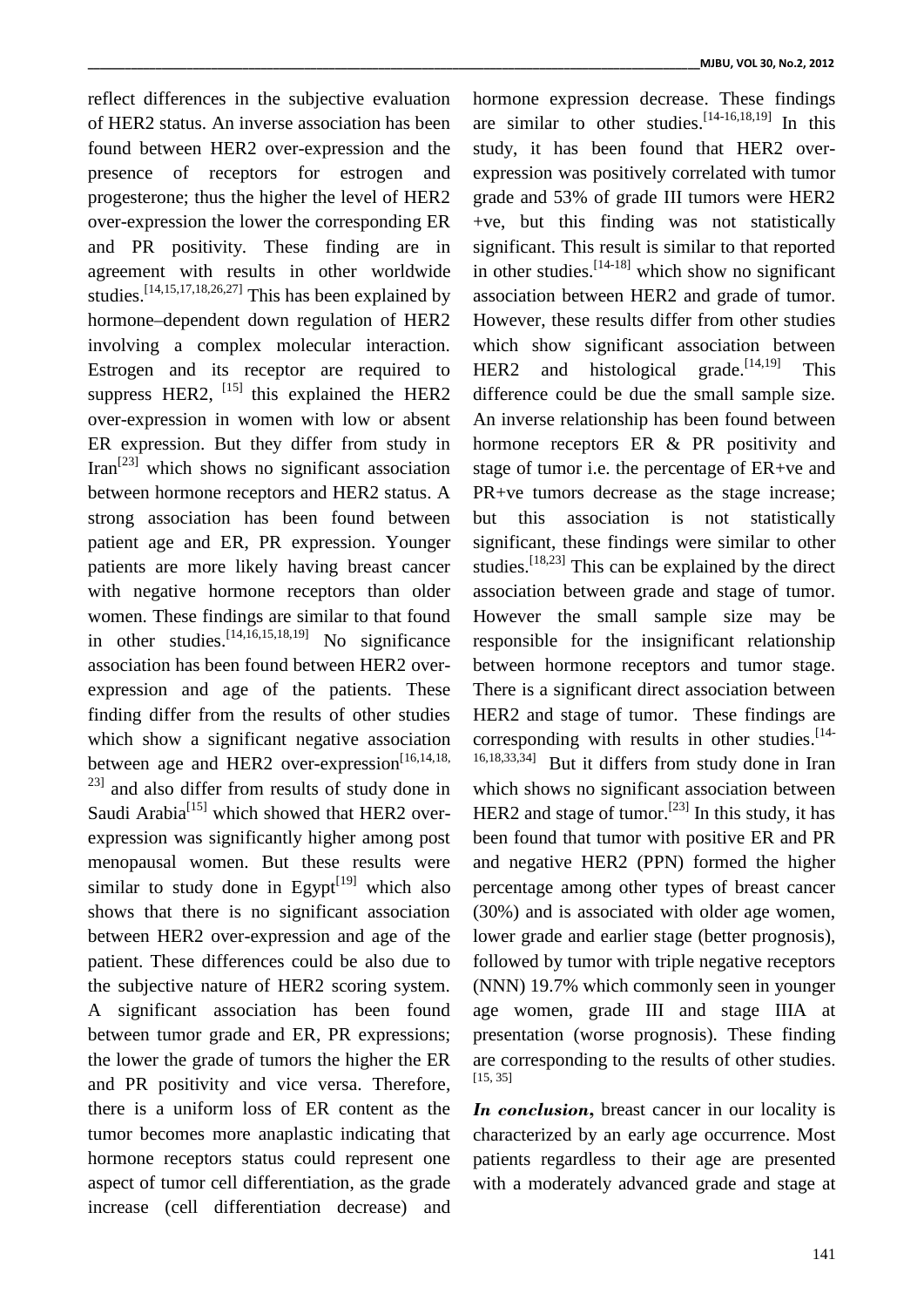time of diagnosis. About half of the patients had positive hormonal expression (ER or PR) and one third had HER2 over-expression. There is a negative correlation between HER2 over expression and hormone receptors. ER+ve/PR+ve/HER2 –ve tumors are occurred frequently in older women and are associated with more favorable clinico-pathological parameters than that of TNBC (Triple Negative Breast Cancer).

#### **REFERENCES**

- **1. Ellis I, Pinder S, Lee S, et al, Tumor of the breast: in diagnostic histopathology of tumor: Ed. by Fletcher C. Churchill Livingstone London. 2nd edition 2004: 645-700.**
- **2. Jemal, A, Bray F, Melissa M, et al. Global cancer statistics. CA: A Cancer Journal for Clinicians, 2010; 61: 69–90.**
- **3. Parkin, DM, Fernandz LM, Use of statistics to assess the global burden of breast cancer, 2006; 12: 70-80.**
- **4. El Saghir NS, Khalil MK, Eid T, et al. Trends in epidemiology and management of breast cancer in developing Arab countries: A literature and registry analysis. International Journal of Surgery. 2007; 5, 225-233.**
- **5. Iraqi Cancer Registry 2004. Reported by Iraqi Ministry of Health and world health organization, Baghdad 2008**
- **6. Habib O, Al-Ali J, Al-Diab J. Cancer in Basrah epidemiological analysis of incident caner 2005-2008. By Basrah Cancer Research Group. 2009 BCRG.**
- **7. Walker R, The breast: In General and systemic pathology, by Hunter J. Churchill Livingstone London. 4th Ed 2004. P: 470-490.**
- **8. Nadji M, Fernandez G, Adms W, et al. Immunohistochemistry of Estrogen and Progesterone receptors Reconsidered: Experience with 5, 993breast cancer. American Journal of Clinical Pathology. 2005; 1:21-27.**
- **9. Revillion F, Bonneteterre J, Peyrat JP: ERBB2 oncogen in human breast cancer and its clinical significance. 1998, 34:791-808**
- **10. Payne S, Bowen R, Den B, et al. Predictive markers in breast cancer–the present. Histopathology 2008; 52: 82–90.**
- **11. Meyer JS, Alvarez C, Milikowski C, et al. Breast carcinoma malignancy grading by Bloom– Richardson system vs proliferation index: reproducibility of grade and advantages of proliferation index. Modern Pathology. 2005; 18: 1067–1078.**
- **12. Steven E, Kimler F, Davis M, et al. A newly proposed semi-automated method of Grading invasive lobular carcinoma: A unifying concept and correlation with**

**prognostic markers and patient survival. Annals of clinical & laboratory Science. 2009; 39:25-31.**

- **13. Walker R, Thompson A. prognostic and predictive factors of breast cancer, 2nd edition. Informa health care Ltd UK, 2005. P: 60-88.**
- **14. Sughayer M, al-khawaja M, Massarweh S, et al. Prevalence of Hormone Receptors and HER2/neu in Breast Cancer Cases in Jordan. Pathology oncology research.2006; 12. P:45-60.**
- **15. Arafah M. Correlation of Hormone Receptors with HER 2/neu Protein Expression and the Histological Grade in Invasive Breast Cancers in a Cohort of Saudi Arabia. Turkish Journal of Pathology. 2010; 26. 209-215.**
- **16. Alwan NA. Breast cancer: demographic characteristics and clinico-pathological presentation of patients in Iraq. Eastern Mediterranean Health Journal. (2010), 16. 1159-1163.**
- **17. Majid R, Mohammed H, Saeed H, et al. Breast cancer in kurdish women of northern Iraq: incidence, clinical stage, and case control analysis of parity and family risk. BMC Women's Health 2009; 9:33.**
- **18. Ayadi L, Khabir A, Amouri H, et al. Correlation of HER-2 over-expression with clinico-pathological parameters in Tunisian breast carcinoma. World J Surg Oncol. 2008; 6: 112-120**
- **19. Mona M. Rashed M, Galal M. The Association Of HER2 Over-expression In Relation With P53 Nuclear Accumulation, Hormonal Recceptor Status And Common Clinicopathological Prognostic Parameters In A Series Of Egyptian Women With Inasive Ductal Carcinoma. The Internet Journal of Pathology. 2005; 6: 24-30.**
- **20. Kumar S, Burney E, Al-Ajmi A, et al. Changing Trends of Breast Cancer Survival in Sultanate of Oman. Journal of Oncology Volume 2011; 7:60-77.**
- **21. Najjar H, Easson A. Age at diagnosis of breast cancer in Arab nations. International Journal of Surgery, 2010; 8: 448-452.**
- **22. Lakkis A, Adib M, Thamer B, et al. Breast cancer in Lebanon: incidence and comparison to regional and Western countries. 2010; 34: 221-225.**
- **23. Mousavi S, Montazeri A, Hashemzadeh S, et al. Breast cancer in Iran: An epidemiological review. Breast Journal. 2007; 13: 383-391.**
- **24. Saxena S, Rekhi B, Rosner S, et al. Clinico morphological patterns of breast cancer including family history in a New Delhi hospital, India-a cross sectional study. World J. Surg. Oncol. 2005; 3, 67-83.**
- **25. Kakarala M, Rozek L, et al. Breast cancer histology and receptor status characterization in Asian Indian and Pakistani women in the U.S. - a SEER analysis.** *Biomed cancer Cancer* **2010; 10:191-200.**
- **26. Ahn S, Yoo, K. Korean Breast Cancer Society. Chronological changes of clinical characteristics in 31,115 new breast cancer patients among Koreans during 1996-2004. Breast Cancer Research. Treat. 2006; 99: 209-214.**